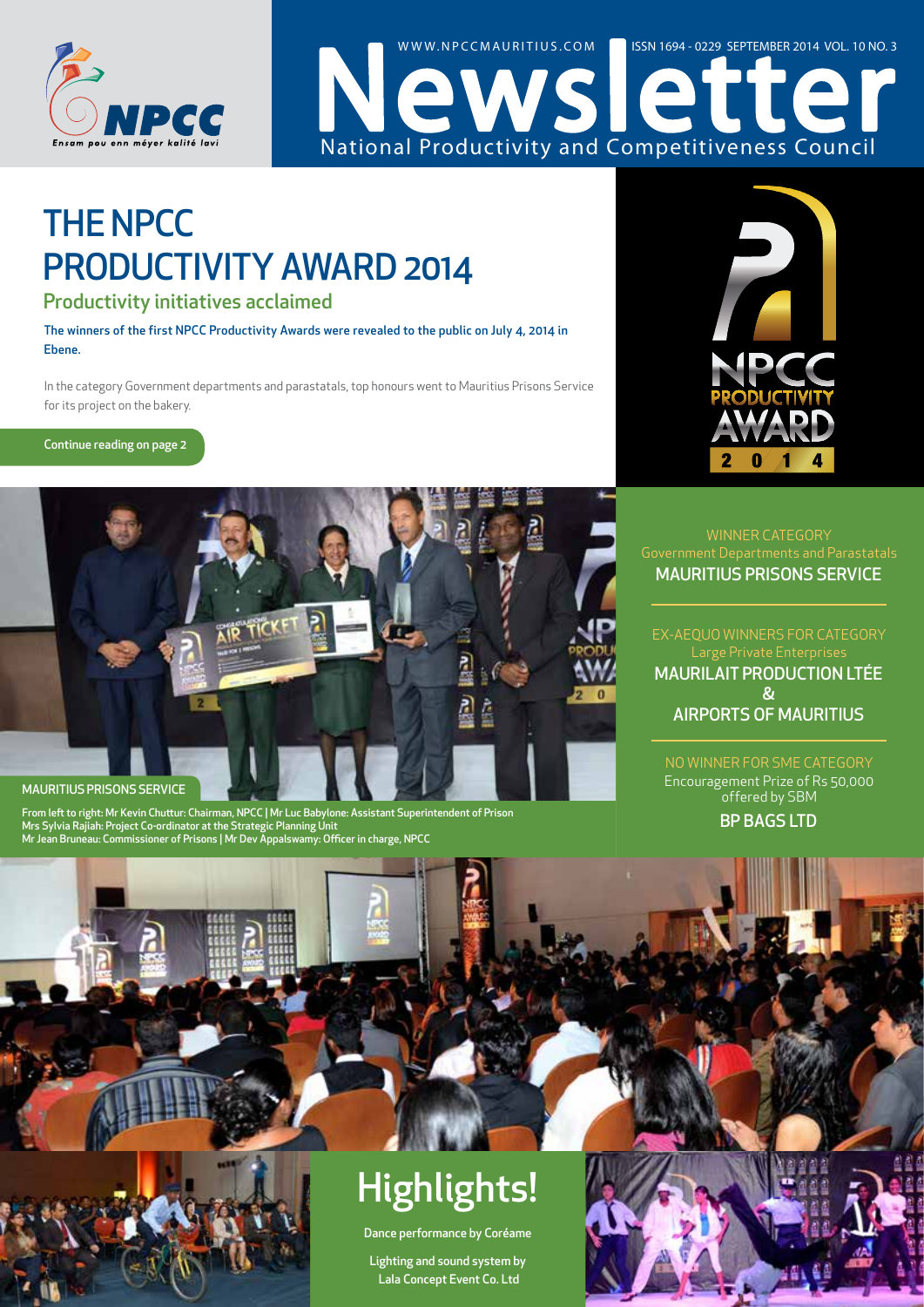The College de la Confiance and the Beekrumsing Ramallah SSS topped the list of InnovEd 2014 in the Lower Secondary and Upper Secondary categories with the projects "D Bag" and "Student Friendly Chair" respectively.

Organized since 2005 by the National Productivity & Competitiveness Council (NPCC) and the Ministry of Education and Human Resources, the InnovEd project's goal is to promote creative and critical thinking, problem solving skill and innovation among secondary students whilst promoting innovation at the national level. The purpose of targeting secondary students is to catch them young and shape their innovative mindset. The success of the InnovEd 2014 award ceremony on the 20th of June 2014 was undisputed. 37 secondary schools exhibited 46 projects. Thus the Octave Wiehé auditorium at Réduit was filled with young innovators exhibiting their genuine projects.

Prior to the ceremony of award itself InnovEd 2014 was conducted in two preliminary phases: The first one being a capacity building programme for 77 facilitators from 54 participating secondary schools. These facilitators followed a two-day training session with the objective of equipping them with tools and techniques to coach the students participating in the project. The second



phase consisted of a Project implementation programme in schools whereby students, under the guidance of their facilitators worked on their respective projects.

For their project to be selected and assessed by the panel of 21 jurors from 14 institutions, the innovators had to understand all the facets of a problem, unravel its complexity and then combine all their knowledge to develop an original product. They were divided into two categories: Lower Secondary (Form 1 to Form 3) and Upper Secondary (Form 4 to Form 6).

In the Lower Secondary category besides the winner The College de la Confiance with their project "Student Friendly Chair", the Soondur Munrakhun College with their project "Banana" and the Swami Vivekananda SSS with their project "Harvesting and Recycling rainwater by using wind energized pumps" were also praised by the jury.

In the Upper Secondary category the laureate The Beekrumsing Ramallah SSS with their project "D.Bag" was followed by two runners up; the Mootoocoomaren Sangeelee SSS with their project "Low Cost Screen Printing Machine" and the Shrimati Indira Gandhi SSS with their project "Easy Measuring for Field Events in athletics".





All the participants were duly rewarded during the InnovEd award ceremony.

InnovEd fits in the NPCC's strategy to develop an innovation culture in Mauritius and to build an innovative nation. This is why InnovEd encourages creativity and initiates the desire to innovate at a younger age.







2 3 Mr Kevin Chuttur: Chairman NPCC, Mr Jacques De Gersigny: ENL, Mr Indeeren Venkatachellum: UOM, Mrs Francoise Marechal Charlotte: NPCC, Mr R Phoolchund: MQA, Mr Christian Lemasson: Manpower and Services Provider Ltd



The category large companies saw two winners (ex aequo) and they were Maurilait Production Ltée and Airports of Mauritius. The project submitted by Maurilait Production Ltée explained how improvements were brought by the team on a specific production line. Airports of Mauritius embarked on an Airport Service Quality Improvement Programme since 2011 with the aim of enhancing the overall level of service offered to passengers.

In the Small and Medium enterprises category, the jurors gave an encouragement prize to BP Bags. The project was on the reduction of waste materials when manufacturing bags and school stationaries. M. Pravind Boozedhur was rewarded with a cheque of Rs 50 000 from the State Bank of Mauritius.

According to Mrs Deepika Faugoo, Head of School-School of Business, Management and Law at the University of Technology and Chairperson of the jury panel, the SME category "the submissions were not very broad and despite their passion and enthusiasm the projects would have definitely benefitted from having a better vision and focused strategic objectives for themselves and a self-assessment as to their contribution to micro and macro-economic development."

The National Productivity and Competitiveness Council (NPCC) accolades all the 114 participants, the nominees and finally the winning teams. We extend our appreciation to the jurors, the State Bank of Mauritius, Coréame and Lala Concept Event Co Ltd.

## INNOVED 2014

## THE NPCC PRODUCTIVITY AWARD 2014 Continued

#### Productivity initiatives acclaimed

Building an innovative nation



From left to right: Mr Girish Appayah: Communications Officer, AML Mr Romesh Bhoyroo: Director Operations, ATOL Rajesh Luchmun: Terminal Service Delivery Coordinator, ATOL Mr Kevin Chuttur: Chairman, NPCC



From left to right: Mr Jean-Jacques Boullé: Directeur Général Mr Jonathan Thomas: Chef d'Equipe section Extrusion Mr Olivier Zuël: Responsable de Production Mr Christian Maudave: Responsable des Ressources Humaines Mr Dev Appalswamy: Officer in charge, NPCC



Mr Kevin Chuttur-Chairman NPCC, Mrs Deepika Faugoo-Chairperson of Jury Panel, Mr Philip Ah Chuen-ABC Motors, Mr George Chung- Kross Border, Mrs Francoise Marechal Charlotte- NPCC, Mr Shanaka Katuwawala-Grant Thornton



From left to right: Mr Kevin Chuttur: Chairman, NPCC Mrs Deepika Faugoo: Chairperson of Jury Panel Mr Pravind Boozedhur: Director BP Bags (with family members) Mr Eddirao Balloo: Head of Sales, State Bank of Mauritius



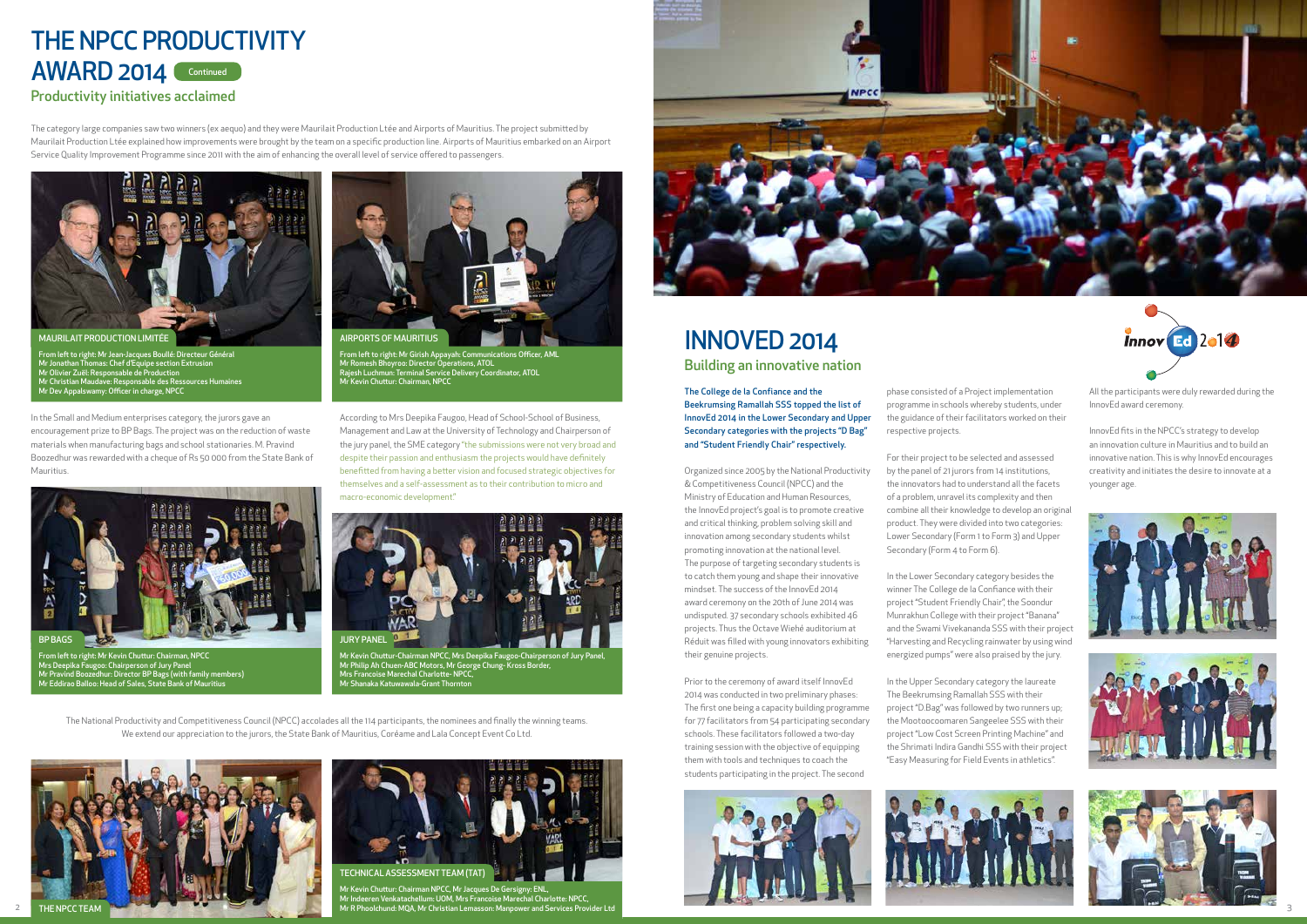On 6 August 2014 at the Trianon Convention Centre, the National Productivity and Competitiveness Council (NPCC) hosted an exceptional workshop by Professor Robert Kaplan about The Balanced Scorecard.

The balanced scorecard is a strategic planning and management system that is used extensively in business and industry, government, and nonprofit organizations worldwide to align business activities to the vision and strategy of the organization, improve internal and external communications, and monitor organization performance against strategic goals. It originated as a performance measurement framework that added strategic non-financial performance measures to traditional financial metrics to give managers and executives a more 'balanced' view of organizational performance.

When managers are aware where performance deviates from expectations, they can be encouraged to focus their attention on these areas and hopefully as a result, trigger improved performance within the part of the organization they lead.

The mission describes the fundamental purpose of the entity, especially what it provides to customers and clients. The core values of a company prescribe the attitude, behavior, and character of the organization. The vision is a concise statement that defines an ambitious measurable target (a BHAG : Big Hairy Audacious Goal] and a date. Companies Can Summarize Their Strategy Statement Using the VAS (Vision Advantage Scope) Framework.

Leaders must clearly communicate mission and

strategy to all employees and should always anticipate the dangers that lie ahead even when sailing in smooth waters.

The barriers to Change are, in his opinion; lack of Strategic Direction, lack of employee involvement, inadequate and flawed communications. He asserts that leadership alone is not sufficient. Businesses need management tools to implement the leader's vision. So, inspirational leadership and effective management must work in harmony together.

#### **Biography** of Professor Kaplan

Robert S. Kaplan is Professor of Leadership Development at Harvard Business School, and Chairman of Professional Practice at Palladium Group, Inc. He joined the HBS faculty in 1984 after spending 16 years on the faculty of the Carnegie-Mellon University business school, where he served as Dean from 1977 to 1983. His career has been marked by eminent distinctions like being conferred the Chartered Institute of Management Accountants (CIMA) Award for "Outstanding Contributions to the Accountancy Profession" in 1994 and the Outstanding Accounting Educator Award in 1988 from the American Accounting Association (AAA). In 2006, Kaplan was elected to the Accounting Hall of Fame and in 2008 the Institute of Management Accountants selected him for a special Lifetime Award for Distinguished Contributions to Advancing the Management Accounting Profession.

- 1. Excellence in execution
- 2. Consistent execution of strategy by top management
- 3. Sustained and steady top-line growth
- 4. Customer loyalty/ retention
- 5. Speed, flexibility and adaptability to change



- 1. The Vision Barrier
- 2. The People Barrier
- 3. The Management Barrier
- 4. The Resource Barrier
- 1. Mission
- 2. Values 3. Vision

- 1. Establish Direction
- 2. Align People
- 3. Motivate and Inspire
- 1. Proactive Creating
- Opportunities and 2. Reactive - Responding to a

# Performance Gap.



## STRATEGY AND EXECUTION

Professor Kaplan's Balanced Scorecard

Professor Robert Kaplan stressed the importance of executing strategies. He elaborated on the Top five concerns:

He affirmed that most organizations have difficulty executing their strategies and his team's research has identified four barriers to Strategy:

Moreover, before Creating a New Strategy Leaders should re-affirm the organizations' fundamental:

#### Professor Kaplan also discussed about the Three Fundamental Processes in LEADERSHIP:

#### He then talked about the 2 types of Organizational Change:

Designing a balanced scorecard allows the identification of a small number of financial and non-financial measures and attaching targets to them, so that when they are reviewed it is possible to determine whether current performance 'meets expectations'.

After explaining why the Balanced Scorecard was developed, the speaker explained how it was the Central Component in a Strategy Execution Management System for Private and Public/ Non Profit. He then referred to the Kaplan-Norton six-stage closed loop management system for Strategy Execution:

- 
- 
- 
- 
- 
-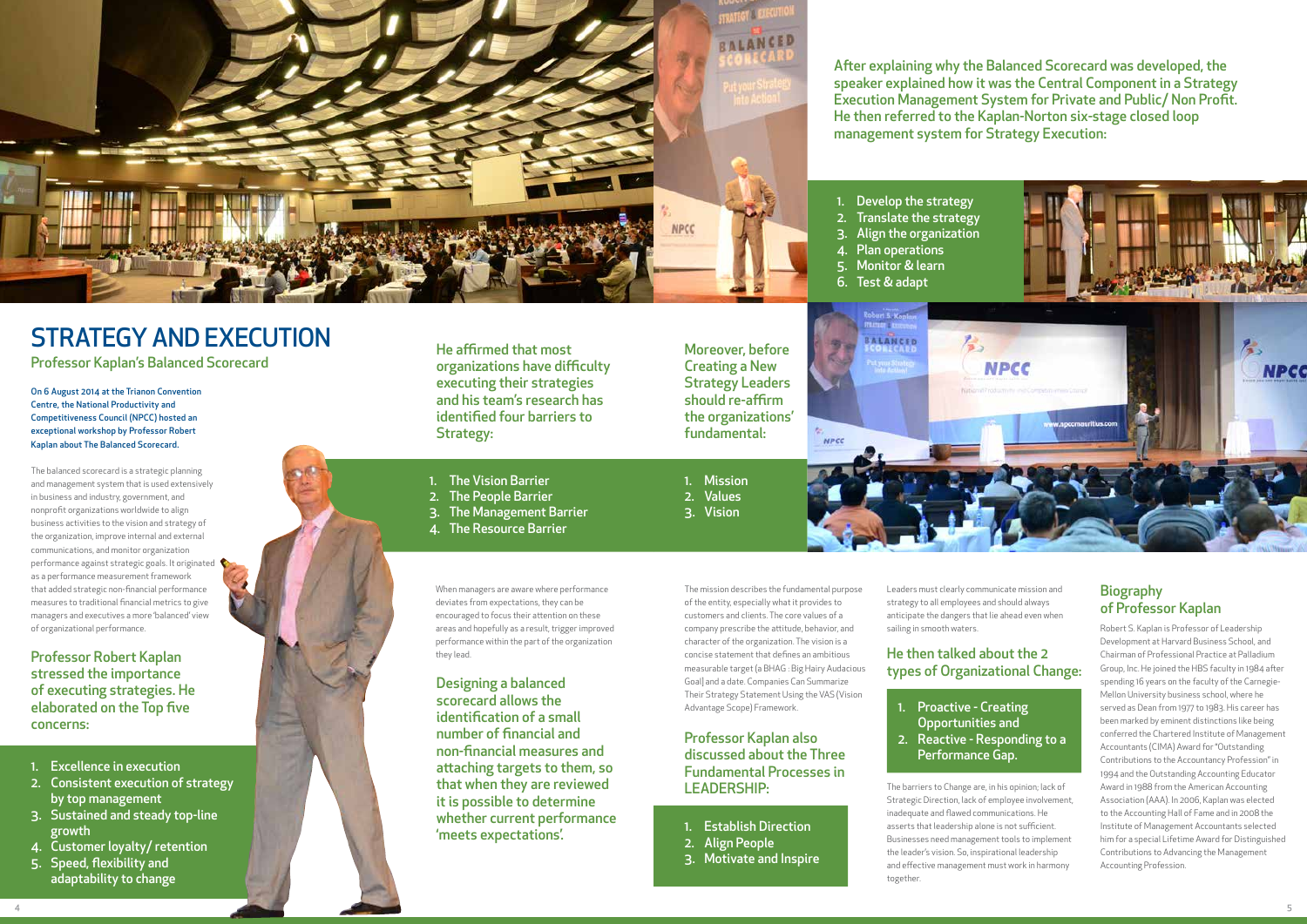

#### Mauritius climbs up the Global Competitiveness Index to reach 39th position globally and retain 1st place in the region.

The Global Competitiveness Report 2014-2015 which assesses the competitiveness landscape of 144 economies has placed Mauritius 39th in the Global Competitiveness Index and 1st in Sub Saharan Africa. Mauritius has moved up 6 places, consolidating its position as the Sub-Saharan African leader in competitiveness. This global ranking is broken down into the following three sub components and Mauritius' ranking in each of the component is as given: 38th in basic requirements (such as institutions, health and education), 59th in efficiency enhancers and 53rd in innovation and sophistication factors.

Mauritius is categorised as transitioning from an efficiency-driven economy to an innovation-driven economy. It has made gradual improvement in seven of the twelve pillars which constitute the ranking, relative to its performance in 2013- 2014. Mauritius has strong and transparent

public institutions (36th) and private sector accountability (14th). The country benefits from very low trade tariffs as a percentage of duty (4th¬), strong investor protection (12th), low incentive effects of taxes on investment (9th) and on work (9th) and low impacts of rules and regulations on FDI (7th). These high rankings make Mauritius an attractive destination for investing and doing business.

Even though Mauritius has a very strong ranking in basic requirements, it is dragged down by low scores in innovation and technological readiness as well as perceptions of inefficient government bureaucracy, insufficient capacity to innovate and poor access to financing. Looking at individual indicators, Mauritius has obtained the lowest rankings in gross national savings as a percentage of GDP (113th), HIV prevalence as a percentage of adult population (113th), women in labour force as a ratio to men (115th) and universityindustry collaboration in R&D (101st). Improving competitiveness will require additional efforts not only to improve higher education and training (54th) but also to mobilize the country's talent more efficiently (101st).

#### Le National Productivity and Competitiveness Council (NPCC) a lancé le programme GoSME (Growth Opportunities for SMEs) le 6 décembre 2013.

Le projet GoSME vise à améliorer la productivité grâce à l'analyse, la formation en entreprise et la mise en œuvre d'au moins un projet d'amélioration de la productivité par les productivity champions dans les petites et moyennes entreprises. Depuis le lancement du projet GoSME , 536 PME se sont enregistrées. L'objectif du projet est de permettre aux PME d'améliorer en permanence leurs systèmes et processus internes afin qu'elles soient plus compétitives sur le marché. La Phase 1 (Analyse) a débuté en janvier et elle est toujours en cours. 400 PME ont déjà été auditées. En mai 2014, plus de 50 Champions de la

Productivité ont été formés en Lean Management (Gestion Allégée) en 4 séances d'une demijournée chacune. Le Lean Management est une stratégie d'excellence opérationnelle qui vise à réduire le délai entre la commande du client et la livraison, en éliminant toutes les activités sans valeur ajoutée.

Le programme de formation en Lean Management était constitué de diverses présentations, d'activités pratiques, de jeux de rôle et de sessions de brainstorming autour des études de cas. La formatrice a ensuite approfondi le sujet en menant un débat sur les principaux concepts du Lean tels que «zéro défaut» et «flux ». A la fin de la présentation de la philosophie d'entreprise, tous les participants se sont levés et ont pris l'engagement Kaizen – une promesse d'apporter des améliorations continues et d'augmenter leurs capacités afin d'atteindre leurs objectifs. La formatrice a alors suscité l'hilarité générale quand elle a évoqué les différents gaspillages et les activités sans valeur ajoutée qui surgissent à différentes étapes de la réalisation de la commande d'un client en s'assurant que le produit est de la plus haute qualité, est à un prix convenable et est livré à temps. Le formateur a ensuite décrit les sept gaspillages, ou «muda», et a introduit aux participants la méthode des 5S ou bonnes pratiques d'entretien qui assurent que leur milieu de travail est organisé, discipliné et efficace.

Dans la deuxième session, les participants ont mis le Lean management à l'épreuve en faisant une activité pratique. En équipes de cinq, les



#### **PAPA** Pan African Productivity Association

La troisième session a permis aux participants de développer leurs capacités à résoudre les problèmes en les confrontant à une étude de cas. Cet exercice a permis aux participants d'apprendre à identifier les étapes du processus où le problème identifié impactait et de quelle manière il pouvait affecter les objectifs à long terme de l'entreprise. Ils devaient élaborer un plan de confinement pour empêcher le problème d'arriver jusqu'au client et ensuite d'appliquer le cycle PDCA Préparer-Développer-Contrôler- Agir (Roue de Deming) pour analyser le problème en profondeur et le résoudre. Ils ont quantitativement travaillé sur l'écart entre la situation actuelle et la situation idéale et ont cogité sur les raisons de cet écart. En allant en profondeur, ils ont trouvé la cause du problème et ont fixé un objectif pour résoudre le problème. Les participants ont ensuite été guidés à travers un procédé qui consiste à demander «pourquoi» cinq fois jusqu'à ce qu'ils atteignent la racine du problème. Ensuite, ils ont classé les contremesures possibles en matière de coût, de faisabilité et les effets secondaires afin de choisir objectivement la meilleure solution. Après avoir fait un plan d'action et vérifié les résultats, tout ce processus a pu être résumé sur une feuille de papier A3.

Dans la dernière session, les participants ont réfléchi sur les différents types de leadership et sont venus avec un jeu de rôle pour illustrer chaque type. Ensuite, ils ont joué le "broken square games" qui leur a permis de comprendre les différentes étapes du renforcement de l'esprit d'équipe à savoir forming, storming, norming et performing . La dernière activité consistait

à enseigner aux participants à planifier un anniversaire en utilisant l'outil de planification visuel à l'aide des post-it codés par couleur. Les participants qui ont assisté à la majorité des sessions ont reçu une attestation en la présence du responsable, M. Dev Appalswamy, Officer in Charge et de Mme Françoise Maréchal-Charlotte, Head Research and Consultancy.

Les participants ont beaucoup apprécié les sessions qui leur ont permis de pratiquer leurs compétences nouvellement acquises. Ils ont appris l'importance de prendre du recul par rapport à leurs activités quotidiennes afin d'identifier les moyens de travailler plus efficacement. Les Champions de la Productivité ont reconnu la valeur que leurs employés ajoutent à leur entreprise et certains ont même commencé à féliciter et à récompenser leur personnel pour leur bon travail. Un forum de discussion a été créé où les Champions de la Productivité pourront enregistrer les problèmes qu'ils rencontrent dans leur entreprise. Les PME qui ont participé à la formation vont maintenant bénéficier du soutien technique du personnel du NPCC pour les aider à mettre en œuvre un projet d'amélioration de la productivité, la phase III du projet GoSME.

Les trois phases, l'analyse, la formation et le service conseil sont maintenant effectuées en parallèle tout en mettant davantage l'accent sur la formation et le conseil. A ce jour:

- • 400 entreprises ont été analysées / auditées,
- 120 représentants d'entreprises ont été formés en tant que Productivity Champions
- • 104 représentants ont assisté à une session de formation générale sur la Planification Stratégique qui s'est tenue au Rajiv Gandhi Science Centre
- 61 entreprises ont bénéficié de visites de consultants par nos Cadres en productivité.

Les Cadres en Productivité du NPCC procureront un service d'assistance conseil à chacun des Champions de la Productivité en visitant leur entreprise au moins 3 fois. Un maximum de 6 visites d'assistance conseil seront assurés au cas par cas. Tous les projets identifiés au niveau des entreprises devraient être complétés d'ici novembre 2014. Toutes les entreprises qui complèteront un projet recevront un Certificat de Mérite pour l'Amélioration de la Productivité.



## GoSME

#### Formation des Productivity Champions sur le Lean Management

#### PHASE 2

#### PHASE 3

The National Productivity and Competitiveness Council hosted the Pan African Productivity Association (PAPA) board meeting on 04 August 2014 at Port Chambly Hotel, Terre Rouge. This is the third meeting following election of a new board at the General Assembly held in South Africa in August 2013.

Delegates from member countries: Botswana, Nigeria, South Africa, Namibia and Kenya were present for the meeting.

The agenda focused mainly on the partnership with the Asian Productivity Organisation(APO) and the Japan Productivity Centre(JPC). It should be recalled that the African Program started

with special funding from the Government of Japan in 2006 through PAPA. 164 Productivity Practitioners have been trained by the APO including 21 from Mauritius while the JPC despatched experts for the setting up of Model companies in selected African Countries including Mauritius. The last programme took place in 2010. The current economic situation in Japan has led to the Japanese Government redirecting its resources to member countries rather than to the African Programme. The PAPA three Year Plan of Action 2014 to 2017 were discussed and approved as well as the Productivity Agenda for Africa whereby PAPA is called upon to become the Productivity Arm for the African Union.



### GLOBAL COMPETITIVENESS REPORT 2014-2015



The World Confederation of Productivity Science is dedicated to the promotion and development of the science in the pursuit of value and wealth creation, and ultimately – through the use of that wealth for social good – of lasting peace and prosperity.

## NEWLY ELECTED

Mr Kevin Chuttur, Chairman of the National Productivity and Competitiveness Council (NPCC) has been elected as member of the Board of the World Confederation of Productivity Science (WCPS).